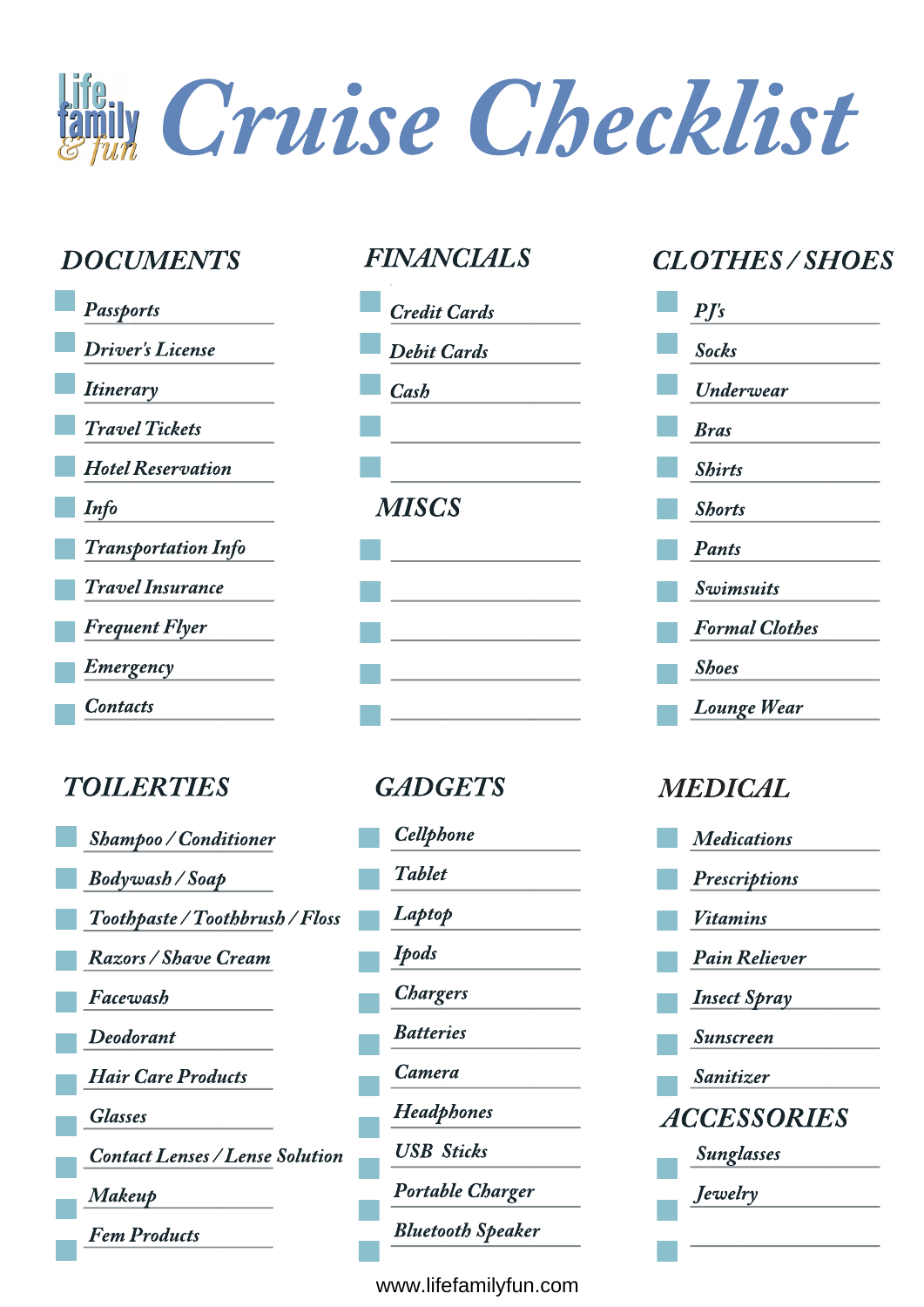Cruise Checklist



www.lifefamilyfun.com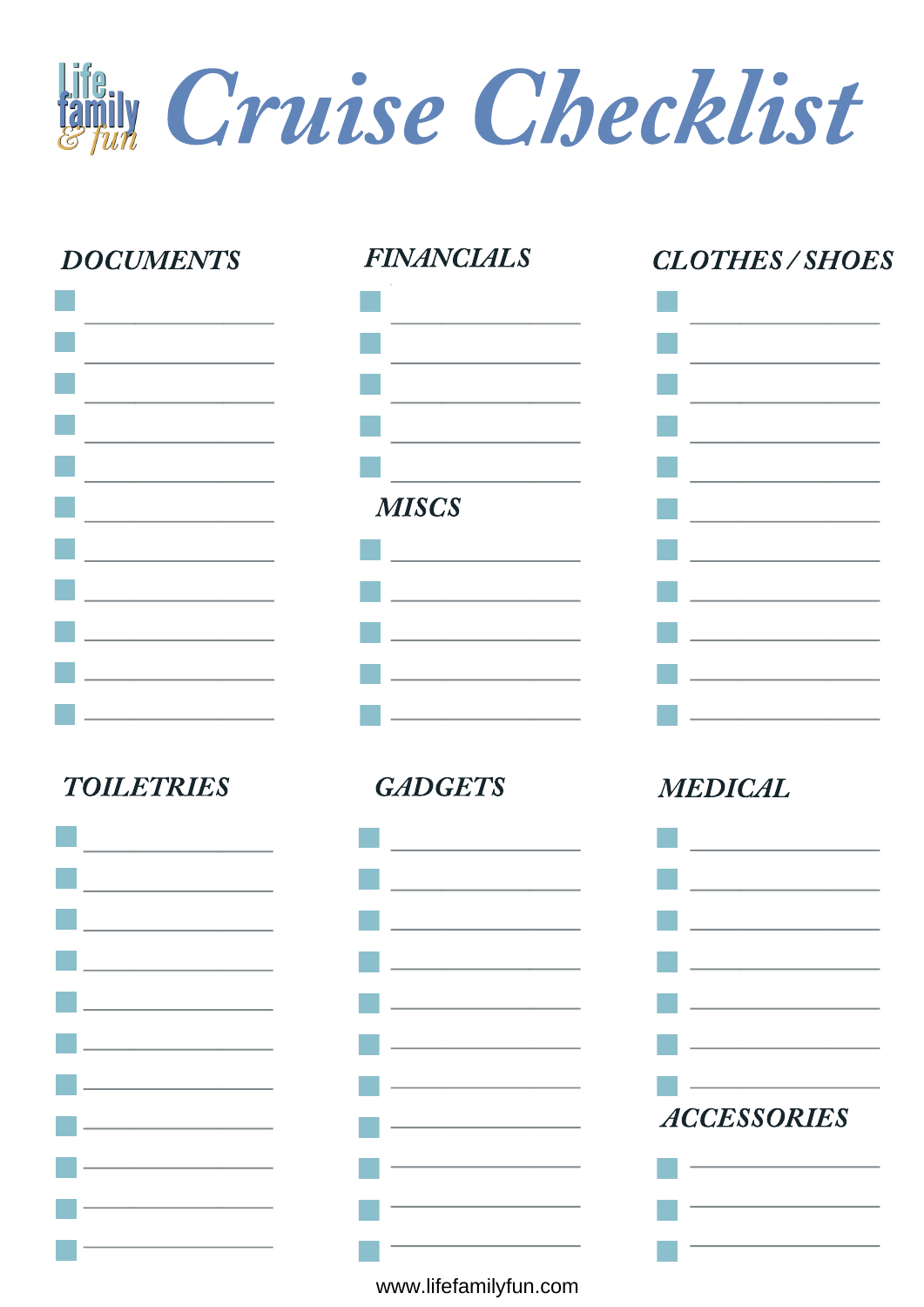life.<br>Enly Cruise Outfit Checklist

|                  | <b>NAME</b> | <b>TOPS</b> | <b>BOTTOMS</b>        | <b>SHOES</b> |
|------------------|-------------|-------------|-----------------------|--------------|
|                  |             |             |                       |              |
|                  |             |             |                       |              |
| DAY <sub>1</sub> |             |             |                       |              |
|                  |             |             |                       |              |
|                  |             |             |                       |              |
|                  |             |             |                       |              |
|                  |             |             |                       |              |
|                  |             |             |                       |              |
|                  |             |             |                       |              |
| DAY <sub>2</sub> |             |             |                       |              |
|                  |             |             |                       |              |
|                  |             |             |                       |              |
|                  |             |             |                       |              |
|                  |             |             |                       |              |
|                  |             |             |                       |              |
| $\overline{N}3$  |             |             |                       |              |
| $\mathsf{C}$     |             |             |                       |              |
|                  |             |             |                       |              |
|                  |             |             |                       |              |
|                  |             |             |                       |              |
|                  |             |             |                       |              |
| DAY 4            |             |             |                       |              |
|                  |             |             |                       |              |
|                  |             |             |                       |              |
|                  |             |             | www.lifefamilyfun.com |              |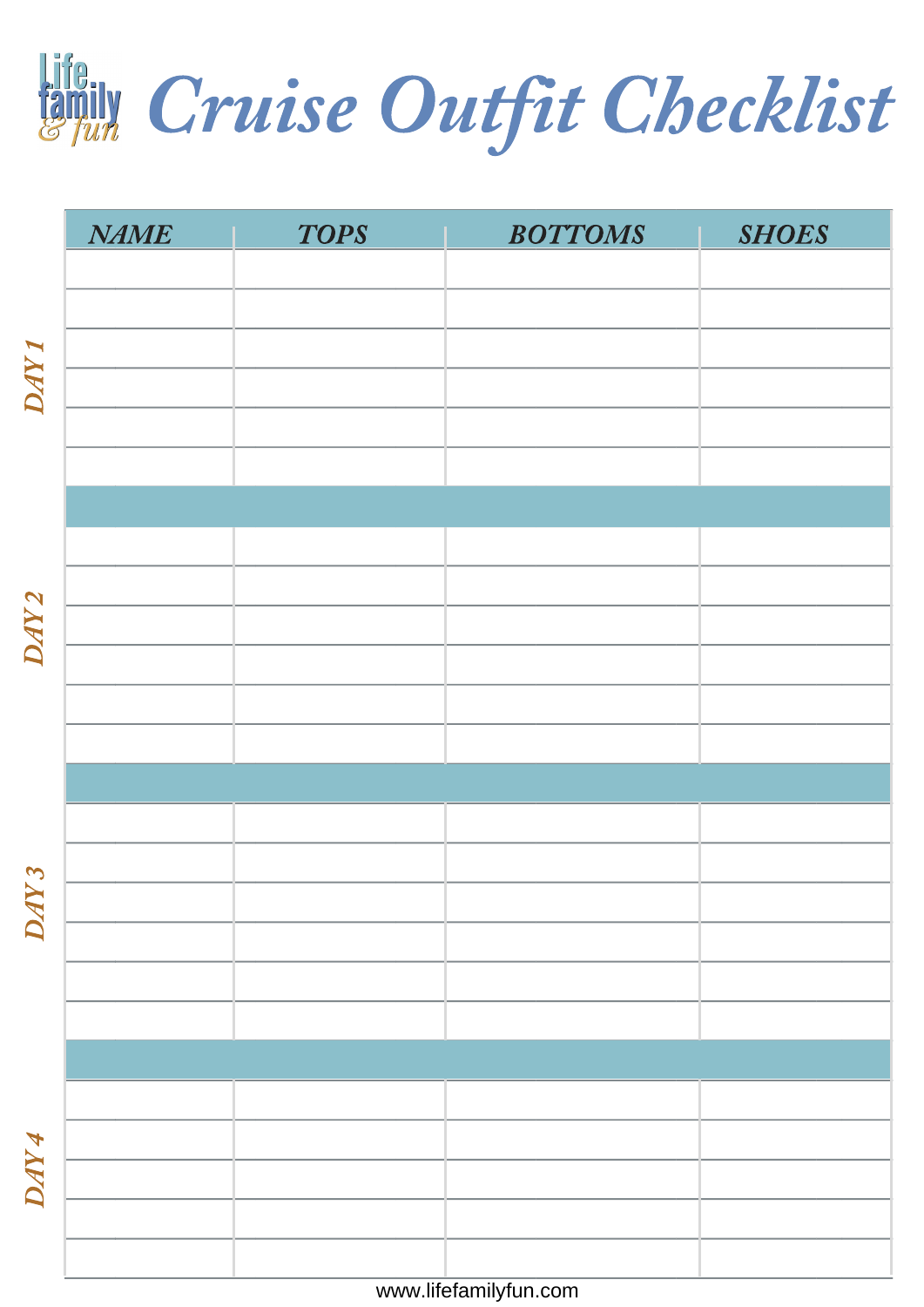lifteur Cruise Outfit Checklist

|                              | <b>NAME</b> | <b>TOPS</b> | <b>BOTTOMS</b>        | <b>SHOES</b> |
|------------------------------|-------------|-------------|-----------------------|--------------|
|                              |             |             |                       |              |
|                              |             |             |                       |              |
| DAY 5                        |             |             |                       |              |
|                              |             |             |                       |              |
|                              |             |             |                       |              |
|                              |             |             |                       |              |
|                              |             |             |                       |              |
|                              |             |             |                       |              |
| DAY 6                        |             |             |                       |              |
|                              |             |             |                       |              |
|                              |             |             |                       |              |
|                              |             |             |                       |              |
|                              |             |             |                       |              |
|                              |             |             |                       |              |
| $\Lambda\Lambda$<br>$\bm{M}$ |             |             |                       |              |
|                              |             |             |                       |              |
|                              |             |             |                       |              |
|                              |             |             |                       |              |
|                              |             |             |                       |              |
|                              |             |             |                       |              |
| DAY 8                        |             |             |                       |              |
|                              |             |             |                       |              |
|                              |             |             |                       |              |
|                              |             |             | www.lifefamilyfun.com |              |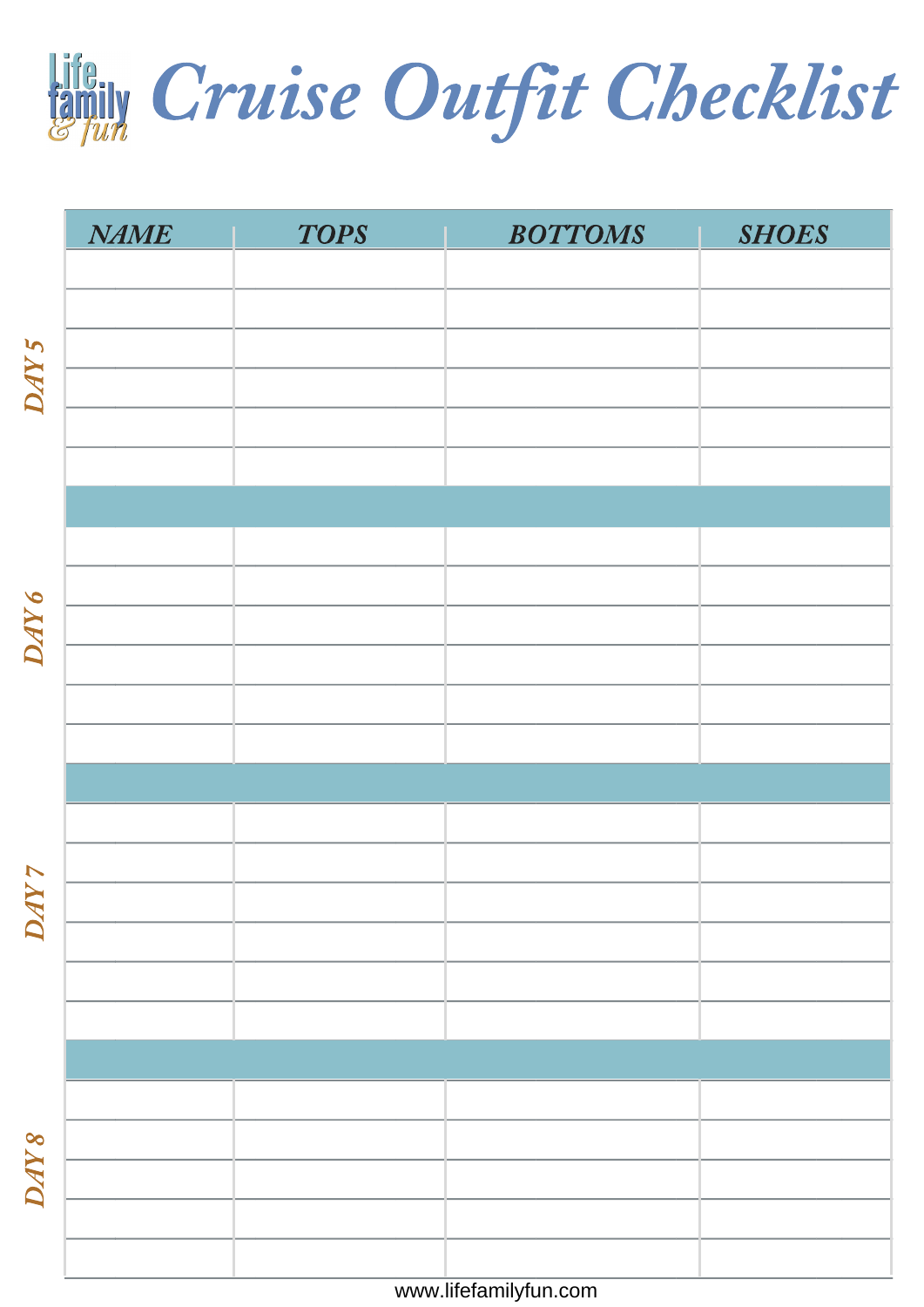Cruise To Do List

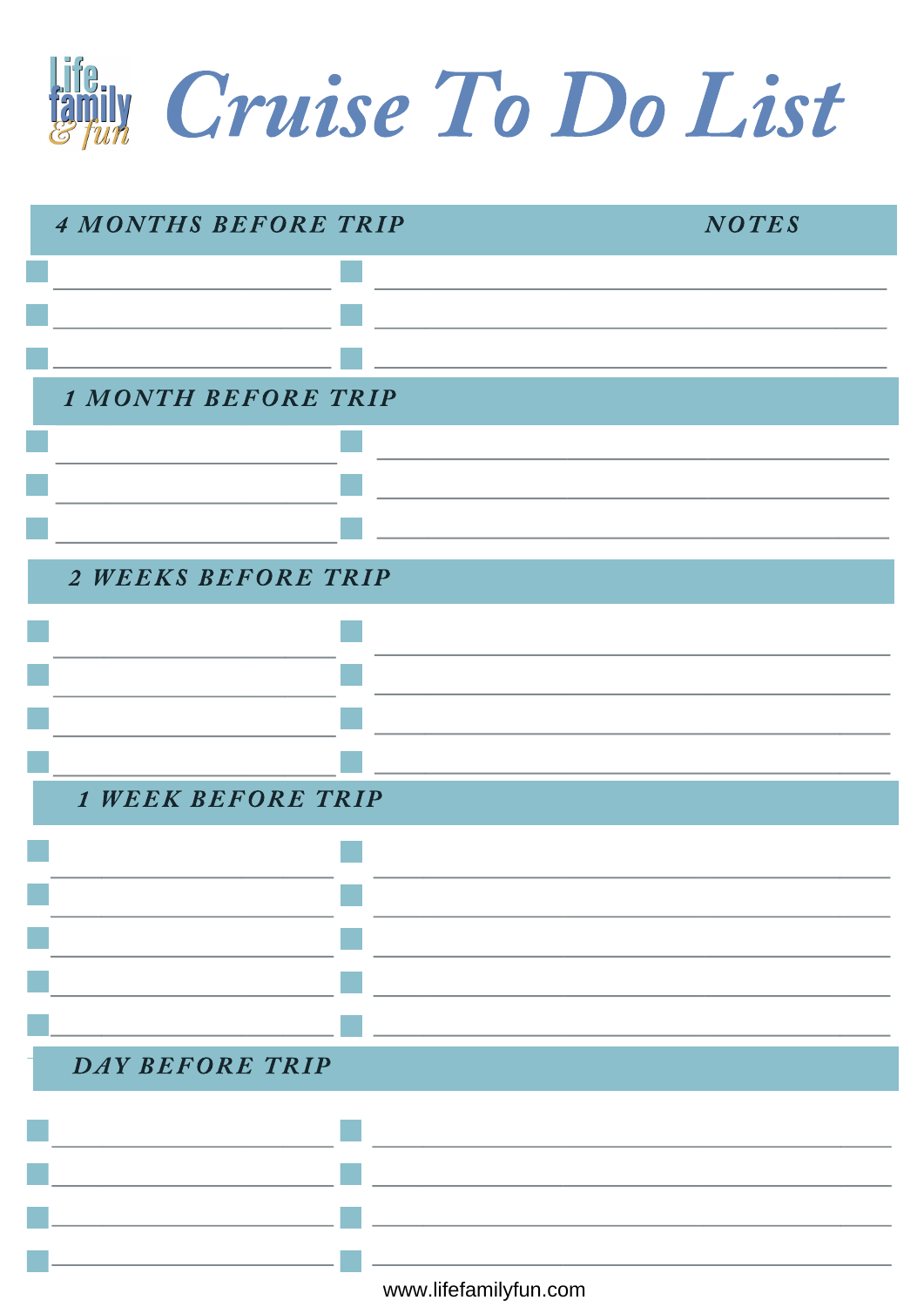Figure Cruise Details

| <i>_ CRUISE DETAILS _______________</i>        |                                                                                                                                                                                                                                                                                                                                                                                                             |
|------------------------------------------------|-------------------------------------------------------------------------------------------------------------------------------------------------------------------------------------------------------------------------------------------------------------------------------------------------------------------------------------------------------------------------------------------------------------|
| GENERAL:                                       |                                                                                                                                                                                                                                                                                                                                                                                                             |
|                                                | depart date: $\frac{1}{1-\frac{1}{1-\frac{1}{1-\frac{1}{1-\frac{1}{1-\frac{1}{1-\frac{1}{1-\frac{1}{1-\frac{1}{1-\frac{1}{1-\frac{1}{1-\frac{1}{1-\frac{1}{1-\frac{1}{1-\frac{1}{1-\frac{1}{1-\frac{1}{1-\frac{1}{1-\frac{1}{1-\frac{1}{1-\frac{1}{1-\frac{1}{1-\frac{1}{1-\frac{1}{1-\frac{1}{1-\frac{1}{1-\frac{1}{1-\frac{1}{1-\frac{1}{1-\frac{1}{1-\frac{1}{1-\frac{1}{1-\frac{1}{1-\frac{1}{1-\frac{$ |
|                                                | # of $nights:$ ________                                                                                                                                                                                                                                                                                                                                                                                     |
| CABIN:                                         |                                                                                                                                                                                                                                                                                                                                                                                                             |
| $deck$ #:_________                             | cabin #:________ location: front___/mid___/back___                                                                                                                                                                                                                                                                                                                                                          |
| cabin grade: $\frac{1}{2}$                     | stateroom: inside___/outside___/balcony___/suite___                                                                                                                                                                                                                                                                                                                                                         |
| DINING:                                        |                                                                                                                                                                                                                                                                                                                                                                                                             |
|                                                | requested dining time:___:___ # of formal nights:____ formal nights: S M T W T F S                                                                                                                                                                                                                                                                                                                          |
| EXTRAS:                                        |                                                                                                                                                                                                                                                                                                                                                                                                             |
| onboard credit: $\oint_{-----}$ drinks: Y / N  | gratuities: $Y / N$                                                                                                                                                                                                                                                                                                                                                                                         |
| $ONLINE$ CHECKIN: date:__/__/____ complete: __ |                                                                                                                                                                                                                                                                                                                                                                                                             |

**NOTES**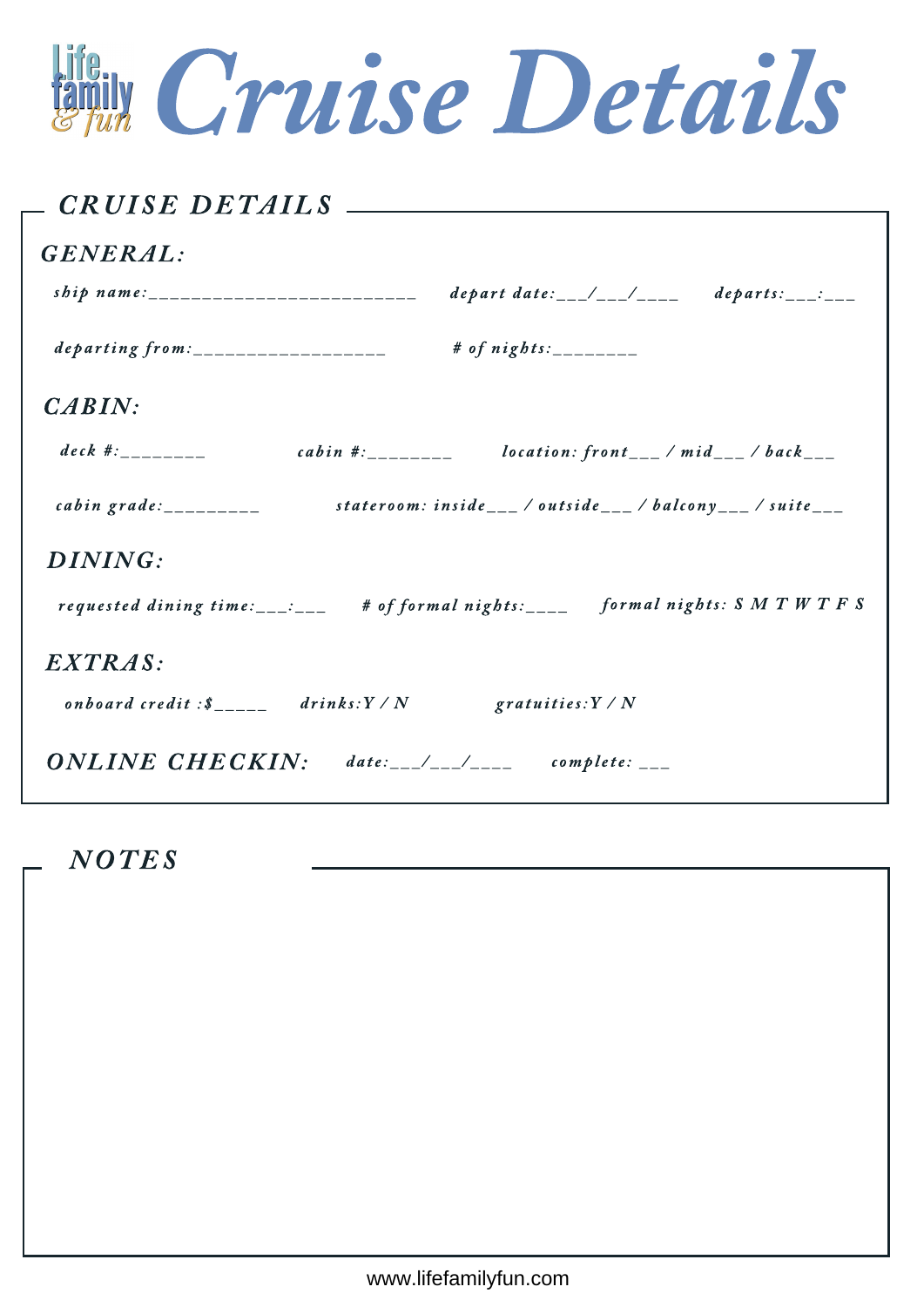|                        | <b>Fight Travel Details</b>                                                                                                               |                                                        |  |
|------------------------|-------------------------------------------------------------------------------------------------------------------------------------------|--------------------------------------------------------|--|
| $\_FLIGHT$             |                                                                                                                                           |                                                        |  |
|                        | $OUTBOUND$ $FLIGHT:$ $flight$ $no:$ $101$ $101$ $101$ $101$ $101$ $101$ $101$ $101$ $101$ $101$ $101$ $101$ $101$ $101$ $101$ $101$ $101$ |                                                        |  |
|                        | departs:___:___ arrives:___:___ seat #:_______ seat #:_______                                                                             |                                                        |  |
| <b>INBOUND FLIGHT:</b> |                                                                                                                                           | flight no: ________ airline: _________ date: __/__/___ |  |
|                        | departs:___:___ arrives:___:___ seat #:________ seat #:_______                                                                            |                                                        |  |

 $-HOTEL/RESORT$ contact #:\_\_\_\_\_\_\_\_\_\_\_\_\_\_\_\_\_\_\_\_\_\_\_ stay #: $\frac{1}{2}$  nights \_\_\_\_\_\_\_\_\_\_\_\_\_\_\_\_\_\_\_\_\_\_\_\_\_\_\_\_\_\_\_\_\_ 

| <i>_ TRANSFER</i>                                            |  |                                        |  |
|--------------------------------------------------------------|--|----------------------------------------|--|
| outbound time:___:___ type: taxi uber private driver shuttle |  |                                        |  |
|                                                              |  | type: taxi uber private driver shuttle |  |
| - OTHER MISC.                                                |  |                                        |  |
|                                                              |  |                                        |  |

www.lifefamilyfun.com

\_\_\_\_\_\_\_\_\_\_\_\_\_\_\_

\_\_\_\_\_\_\_\_\_\_\_\_\_\_\_\_\_\_\_\_\_\_\_\_\_\_\_\_\_\_